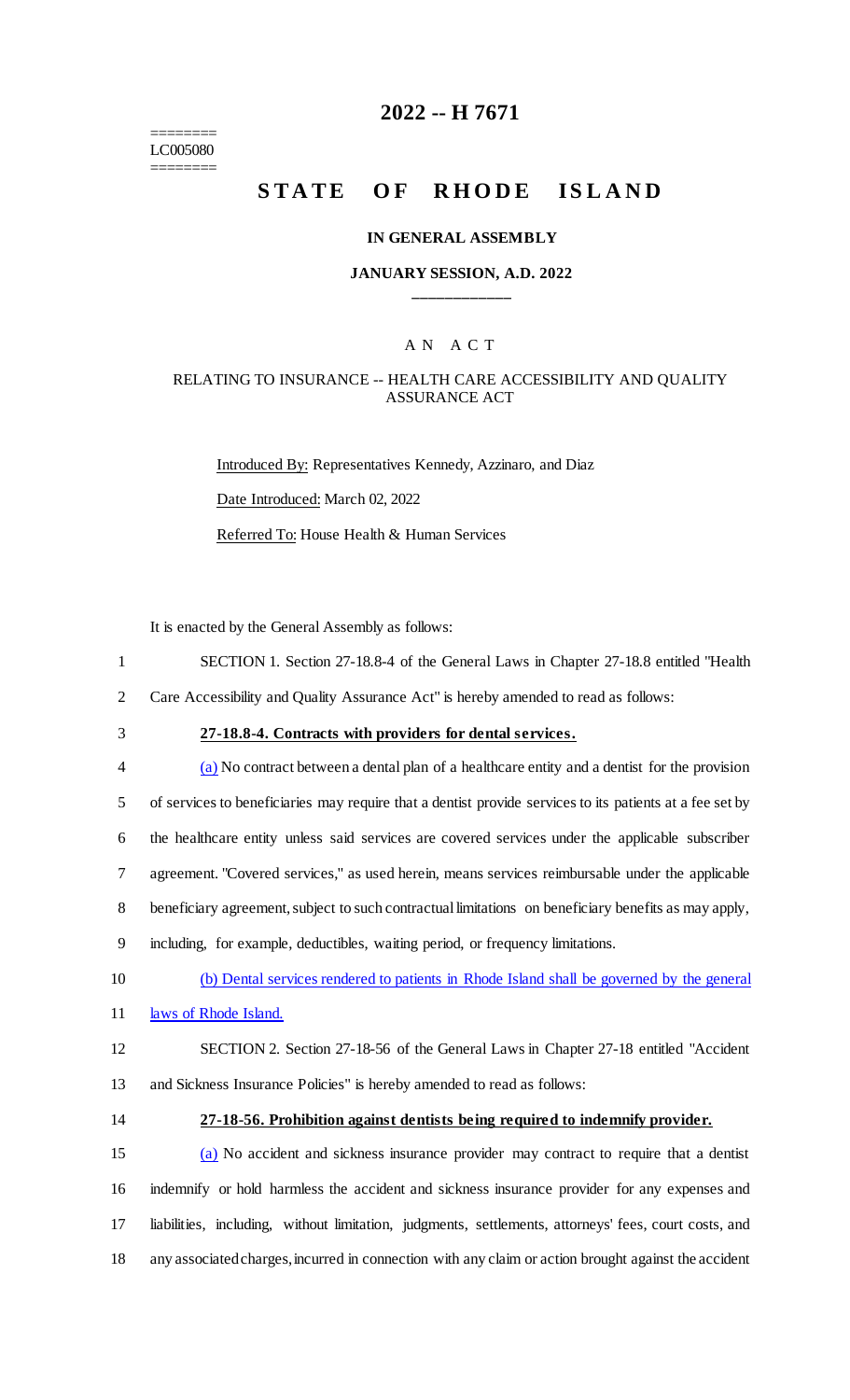and sickness insurance provider based on the accident and sickness insurance provider's management decisions or utilization review provisions for any patient.

(b) Dental services rendered to patients in Rhode Island shall be governed by the general

laws of Rhode Island.

 SECTION 3. Section 27-20-49 of the General Laws in Chapter 27-20 entitled "Nonprofit Medical Service Corporations" is hereby amended to read as follows:

**27-20-49. Dental insurance assignment of benefits. Dental insurance.**

 (a) Every entity providing a contract of insurance as defined in this chapter shall allow, as a provision in a group or individual policy, contract or health benefit plan for coverage of dental services, any person insured by such entity to direct, in writing, that benefits from a health benefit plan, policy or contract, be paid directly to a dental care provider who has not contracted with the entity to provide dental services to persons covered by the entity but otherwise meets the credentialing criteria of the entity and has not previously been terminated by such entity as a participating provider. If written direction to pay is executed and written notice of the direction to pay is provided to such entity, the insuring entity shall pay the benefits directly to the dental care provider. Any efforts to modify the amount of benefits paid directly to the dental care provider under this section may include a reduction in benefits paid of no more than five percent (5%) less than the benefits paid to participating dentists. The entity paying the dentist, pursuant to a direction to pay duly executed by the subscriber, shall have the right to review the records of the dentist receiving such payment that relate exclusively to that particular subscriber/patient to determine that the service in question was rendered.

(b) Dental services rendered to patients in Rhode Island shall be governed by the general

- 23 laws of Rhode Island.
- SECTION 4. Section 27-20.1-3 of the General Laws in Chapter 27-20.1 entitled "Nonprofit Dental Service Corporations" is hereby amended to read as follows:
- **27-20.1-3. Contracts.**
- (a) Each nonprofit dental service corporation may contract with its subscribers for a dental service as may be provided under any nonprofit dental service plan adopted by the corporation.
- (b) The rates charged by the nonprofit dental service corporation to its subscribers shall be consistent with the proper conduct of its business and the interests of the public and shall at all times be subject to the approval of the director of business regulation.

 (c) Nothing contained in this chapter or in any nonprofit dental service plan shall affect the ordinary professional relationship between the person rendering dental services under the plan and the subscriber to whom the services are rendered; and no action based upon or arising out of the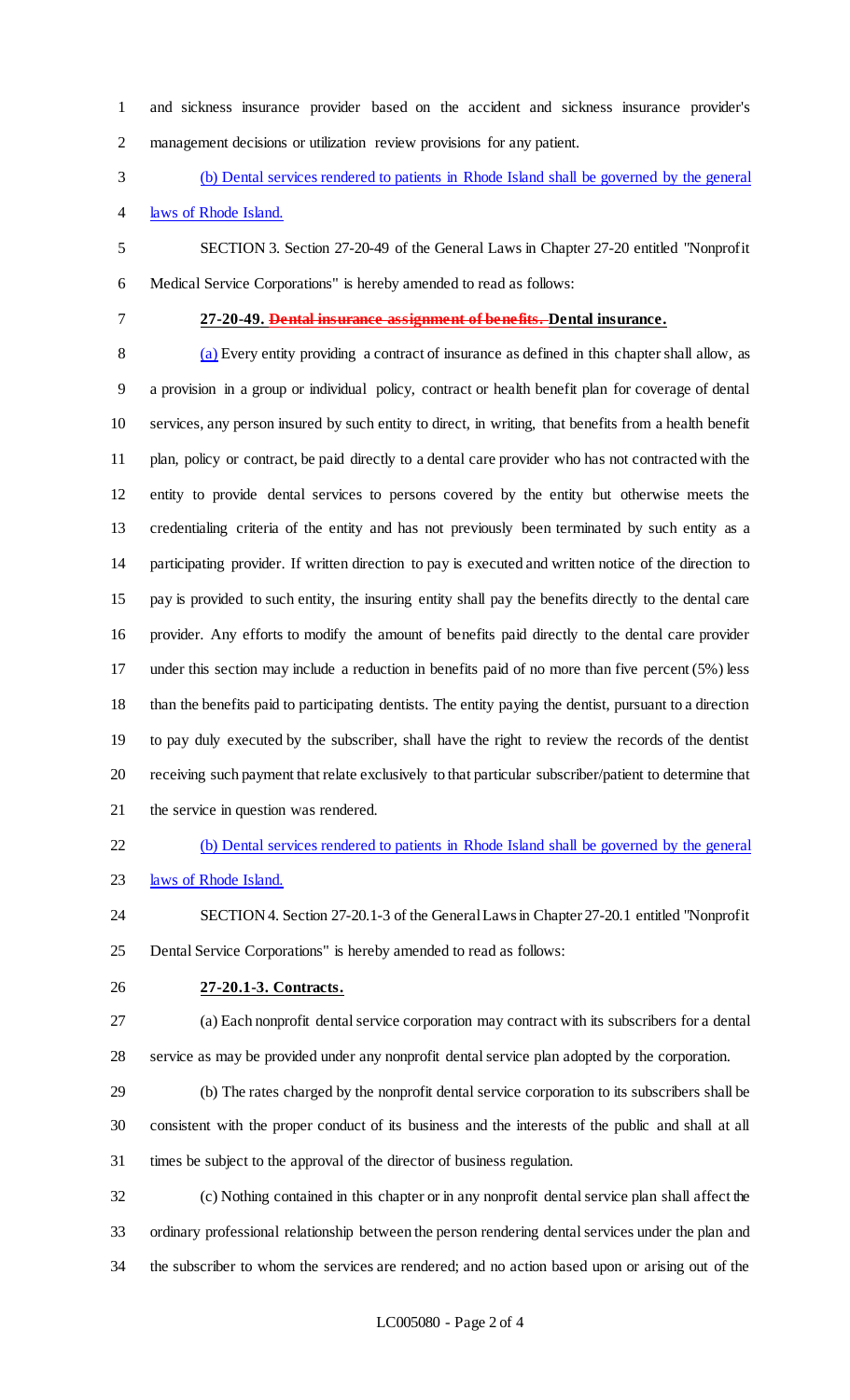relationship or relating to dental services rendered pursuant to a nonprofit dental service plan shall be maintained against the nonprofit dental service corporation operating the plan.

 (d) No contract between a nonprofit dental service corporation and a dentist for the provisions of services to patients may require that the dentist indemnify or hold harmless the nonprofit dental service corporation for any expenses and liabilities, including without limitation, judgments, settlements, attorneys' fee, court costs, and any associated charges, incurred in connection with any claim or action brought against the nonprofit dental service corporation based on the nonprofit dental service corporation's management decisions, or utilization review provisions for any patient.

(e) Dental services rendered to patients in Rhode Island shall be governed by the general

11 laws of Rhode Island.

SECTION 5. This act shall take effect upon passage.

======== LC005080 ========